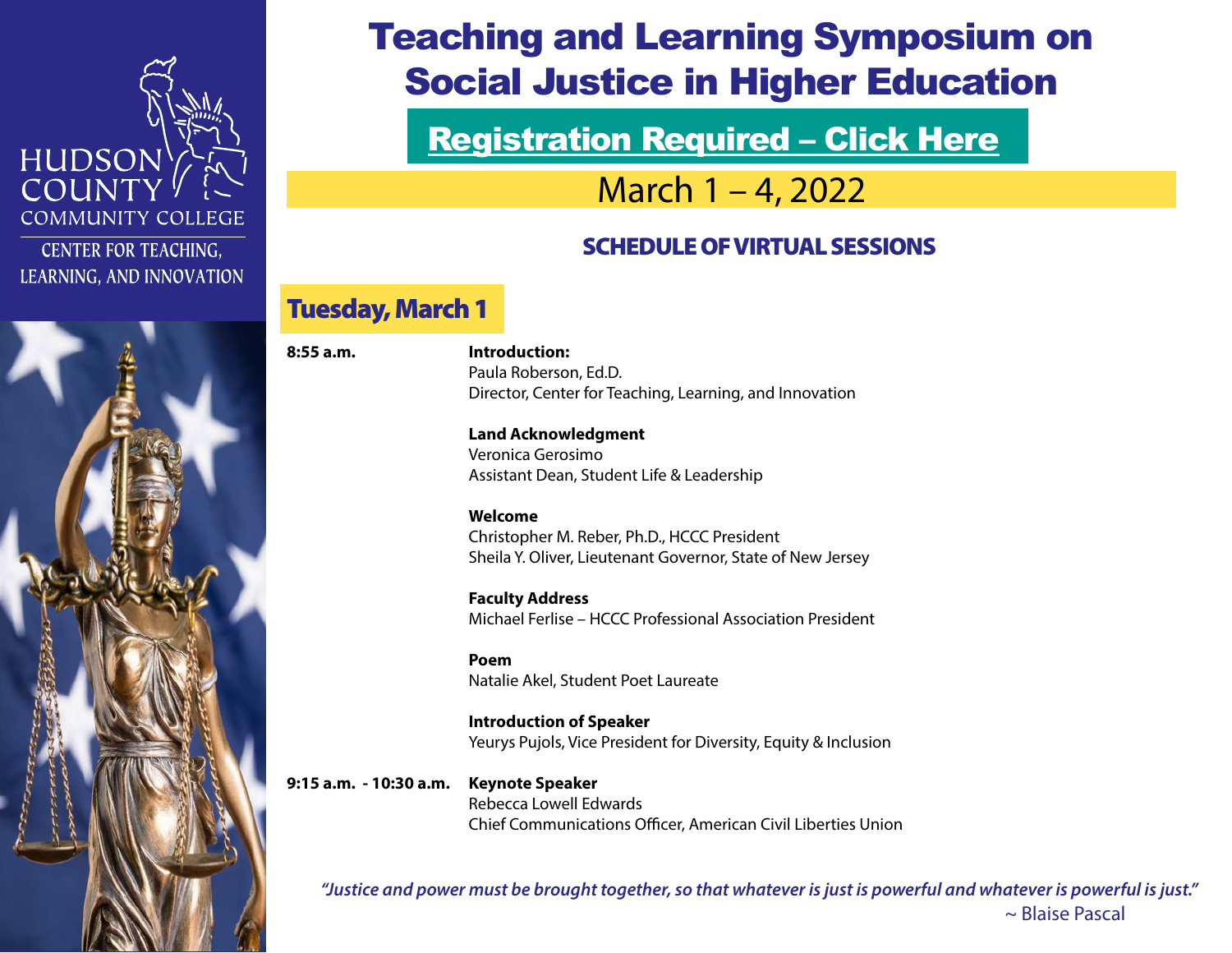

**9:15 a.m. – 10:30 a.m.**

### Keynote Speaker: **Rebecca Lowell Edwards, Chief Communications Officer, American Civil Liberties Union**

"We the People…" excluded more people than it included when it was first written. For more than 100 years, the ACLU has been fighting to help America truly live up to its promise of equality, liberty, and justice for all. These battles include issues such as freedom of speech, a core tenent of our democracy; racial justice, essential to assuring that all have equal dignity and protection under law; and voting rights and reproductive freedom - both face dire threats today. Ms. Edwards will lead a conversation about how being part of the higher education community is an ideal place to be active in delivering the unfinished promise of the Constitution.

Rebecca Lowell Edwards is the Chief Communications Officer of the ACLU. In this role, she fosters awareness and understanding of the ACLU mission to realize the promise of the United States Constitution for all and expand the reach of its guarantees. This includes overseeing the media relations, branding, and engagement strategy functions.

### Tuesday, March 1

**10:45 a.m. – 11:40 a.m.**



Creating an Inclusive Curriculum for Educational Excellence: The New Jersey Amistad Legislation: Responsibility, Accountability, and Community Engagement

### Guest Speaker: **Lillie J. Edwards, Ph.D. Professor Emerita Drew University, Scholar & Public Historian**

Dr. Lillie Edwards will survey the history, development, status, and future of the New Jersey Amistad legislation and its statewide implementation. For 20 years, some school boards, school districts, teachers, and communities have asked, "Why do we need to do this work and; what are we supposed to do and who will support us in this work?" Since enacted by the New Jersey legislature in 2002 (Amistad Bill (A1301), why have the professional learning and curricular revisions necessary for statewide implementation been fragmented and marginally executed, leaving all categories of stakeholders frustrated? This presentation will answer these questions (1) by presenting the history of the legislation, its implementation, and its challenges and (2) by illuminating "why": the connections between an inclusive curriculum and social justice, civics education, our children's success in the global marketplace, and our children's moral compass and humanity. The presentation will end with a list of solutions, some of which stakeholders have recently implemented. The goal of the presentation is not only to provide a survey of the Amistad legislation's past, but also to anticipate its future.

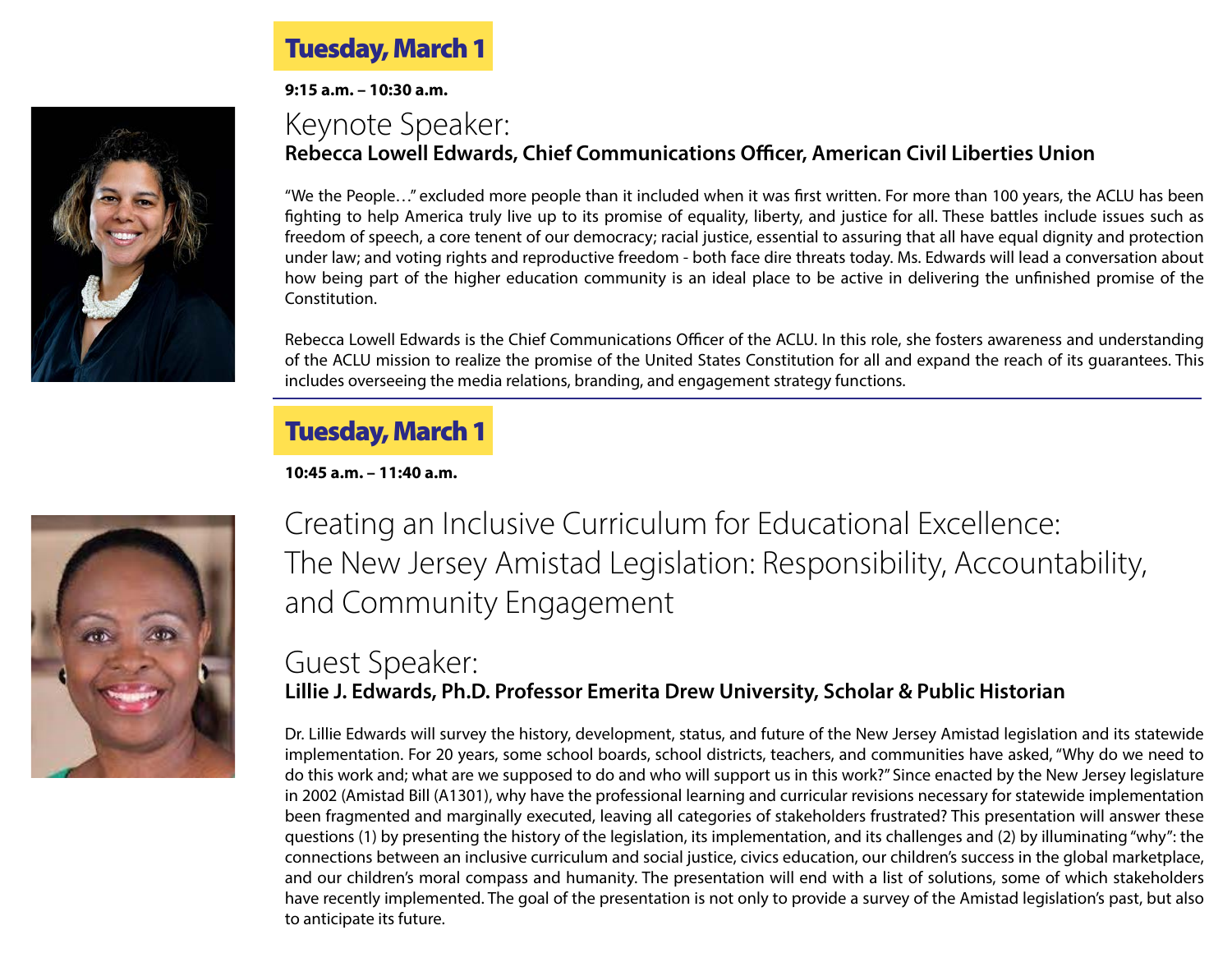### Tuesday, March 1

**11:50 a.m. – 12:50 p.m.**



# 50 Ways to Fight Bias

#### **Zhivi Williams, Rowan-Cabarrus Community College, North Carolina Instructional Designer/Trainer**

This interactive session aims to help people recognize and combat bias against women at work. It involves discussing personal reactions to situations and exploring research-based solutions to address them. At the end of the session, we will commit to taking one action so that bias in the workplace is less widespread. Zhivi is an Instructional Designer for Rowan-Cabarrus Community College and the Distance Education department and is currently the Vice-Chair of the Diversity and Inclusion Committee at Rowan-Cabarrus Community College. She also holds a certificate from the University of South Florida MUMA College of Business in Diversity, Equity, and Inclusion in the Workplace. She believes all individuals should feel a sense of belonging and inclusion.

### Tuesday, March 1

**1:00 p.m. – 1:55 p.m.**

Politics and much more.



### Netflix Justice **Mona Ressaissi, LL.M J.D., Montclair State University**

This session will lobby for the use of films to teach social justice and develop social justice skills. It will propose that films offer an opportunity not only for learning but also for personal development and this session will provide guidance on how to facilitate that. Participants will be offered tools and suggestions in course development, course integration, course assignments and other tips on how to maximize social justice learning and skills development using a media platform like Netflix. Mona currently a practicing attorney, mediator, and Culture Competence Facilitator providing cultural competence training and facilitation services to organizations with particular emphasis on education, youth and college athletics. She has won numerous awards and honors and is an adjunct teaching Social Justice Skills, Peace and Conflict Analysis, American People &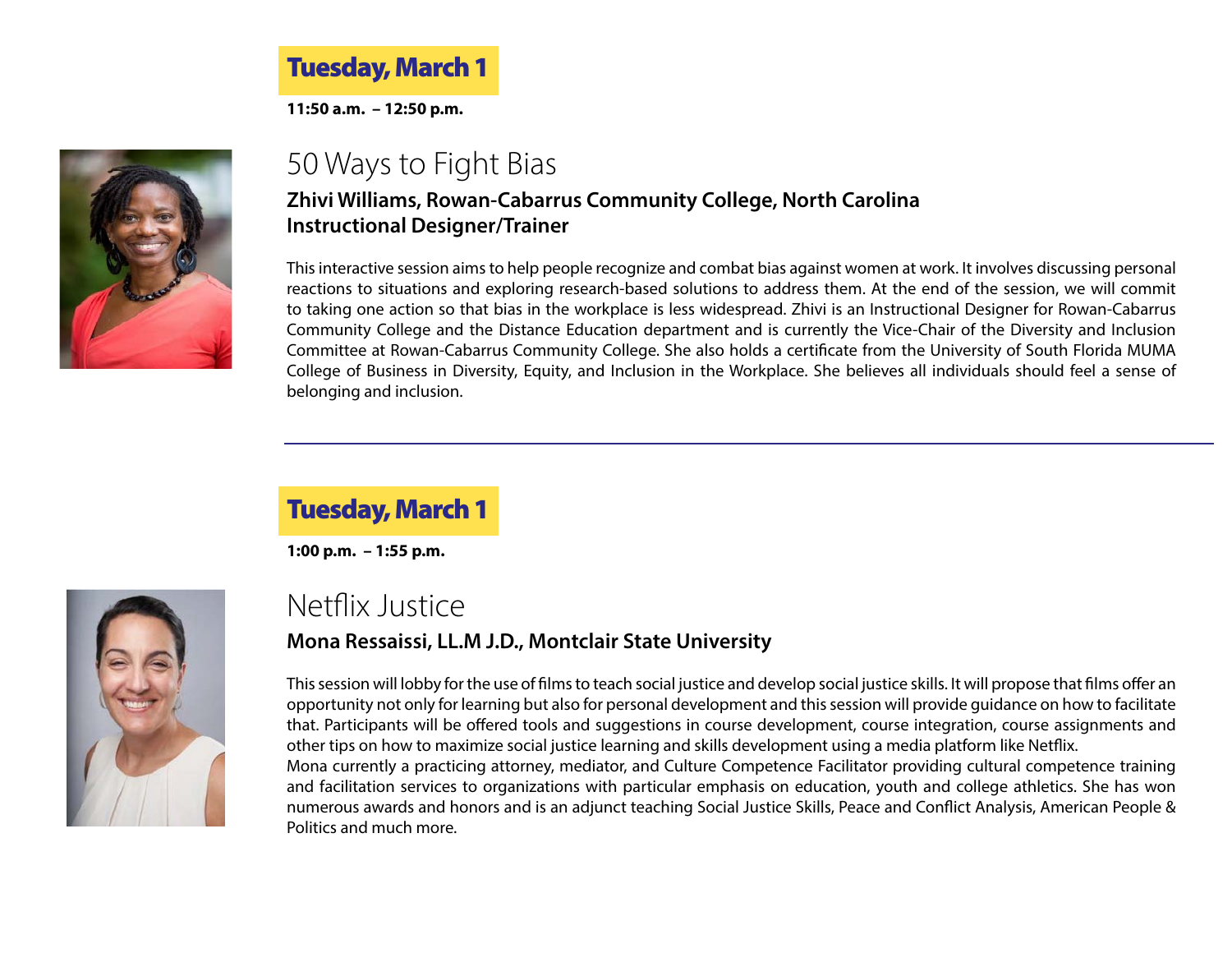### Tuesday, March 1

**2:00 p.m. – 2:55 p.m.**



### Do You Know Your Rights? **Detective Keith Lamont Stith (ret.), Hudson County Prosecutor's Office**

Police-citizen encounters (motor vehicle or pedestrian stops) can be stressful and confusing. By knowing your rights, you will be prepared to successfully address any situation. This is an interactive workshop that will educate participants on their rights and how to safeguard their freedoms. The presenter will also discuss police reform principles such as guardian mindset and procedural justice to mitigate bias policing. Keith is a retired Chief of Detectives from the Hudson County Prosecutor's Office and a highly accomplished law enforcement executive with over three decades of accomplishments and successful experience in the arena of urban policing at the Hudson County Prosecutor's Office. With distinction, he was the first African American appointed Chief of Detectives to lead the Hudson County Prosecutor's Office. He holds a B.S. in Sociology from Wagner College and received an M.S. from New Jersey City University. He is also an adjunct professor at Monmouth University. His professional accomplishments include the completion of the prestigious FBI National Academy and NOBLE Potential Chief Executive Officer Mentoring Program.

### Tuesday, March 1

**3:00 p.m. – 3:55 p.m.**



### The Library as Student Community Reflection **James Cox, Alexandra Plante, Miki DeLaFleur, Natalia Vasquez-Bodkin Hudson County Community College**

The Libraries at HCCC have worked diligently to prepare students for research, help students grapple with media literacy, and promote the importance of citing sources to students. However, what can be done to address gaps in our own knowledge? What areas of study and discourse are we missing on our shelves and in our virtual resources? Join Library staff as they outline what the Library currently has available to diversify your syllabus, elevate your student's potential in the classroom, and what the Library has planned to decolonize the physical and virtual shelves across our campuses.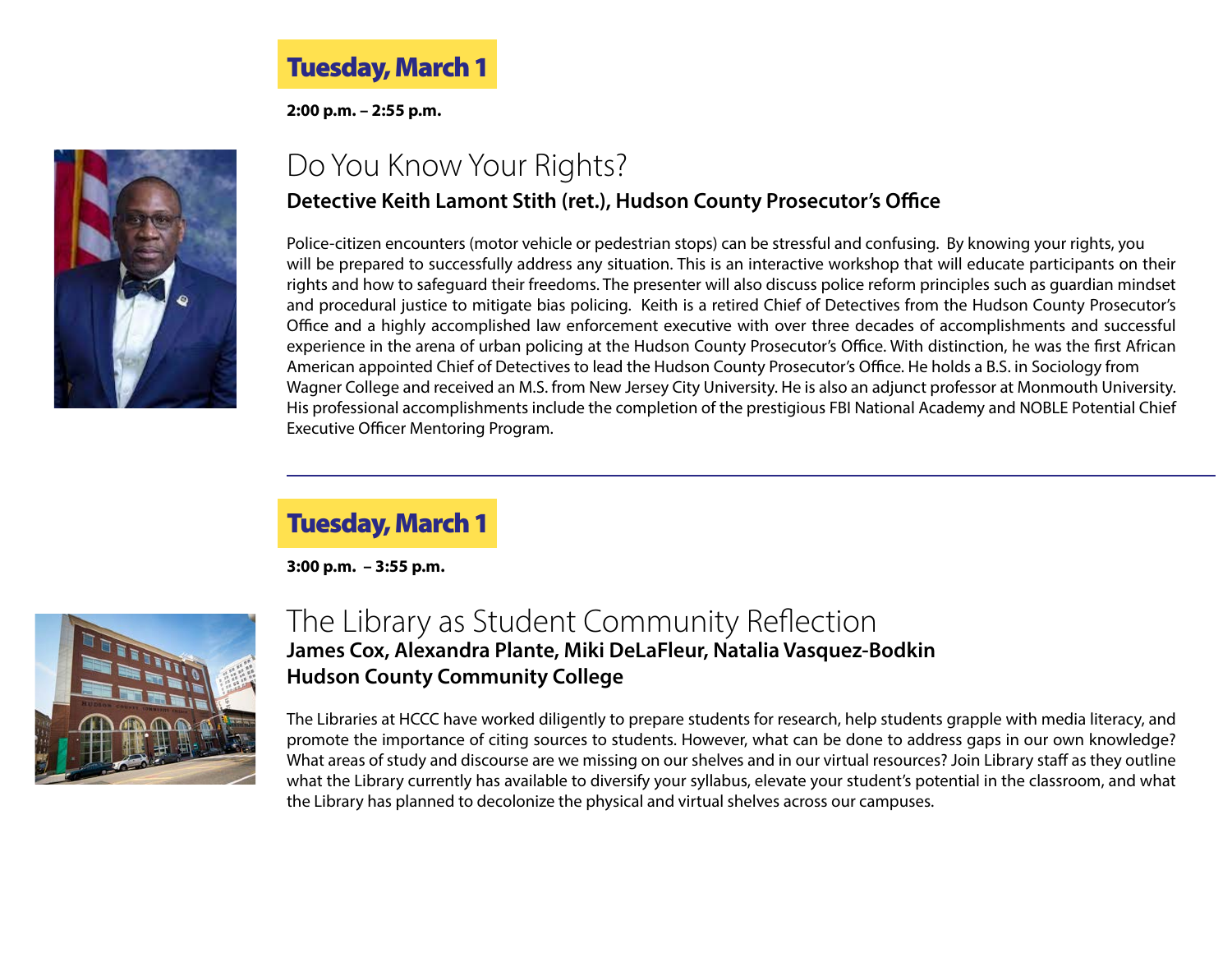### Wednesday, March 2

**9:00 a.m. - 10:15 a.m.**



### "The Hidden Child:" A Holocaust Survivor's Story Guest Speaker: **Maud Dahme, Former President, New Jersey State Board of Education, New Jersey Hall of Fame Inductee**

Born in the Netherlands, Maud Dahme speaks about courage, bravery, hope, and living positively despite her Holocaust experience. After being reunited with her parents and living on the run with two separate families to escape persecution, the family moved to New Jersey in 1950 after the war ended. Maud became a force in education–holding a variety of local and state posts. She serves on the New Jersey Commission on Holocaust Education, and served on the State Board of Education from 1983 to 2007, including five years as president. A Holocaust Commission award is named in her honor, and she now devotes her time to Holocaust/Genocide education and guiding groups to Holocaust sites. Her story, a PBS documentary titled "The Hidden Child" is featured on YouTube and Rutgers University https://rucore.libraries.rutgers.edu/rutgers-lib/21790/ Currently, she is also featured at the Holocaust Memorial Museum in Washington, DC. Maud firmly believes, "Respect each other more than anything because inside we are all the same and if we don't have respect, genocide will continue." Here is the link to her new book, "Chocolate, The Taste of Freedom" [http://www.comteqpublishing.com/book\\_detail.php?140](http://www.comteqpublishing.com/book_detail.php?140)

### Wednesday, March 2

**10:30 a.m. - 11:25 a.m.**



### Learning Social & Racial Justice Through Food & Culture **Prof. Janelle Hobson, Hudson County Community College**

There is no way to effectively teach Food & Culture without delving into social, racial, cultural, gender, ethnic, religious, economic, class status, etc. There is no way to avoid the entire truth. Students won't allow you to; they ask too many questions. Providing a comfortable safe place for them to speak openly and honestly about what they do know and more importantly what they don't know, is key. Exploring such matters as how food defines humans, how it has been used as a weapon to divide humans and how it brings people together. Through the recurring themes of sense of community, gender roles, and access to food, the discussion will focus on the "Five Ways of Eating Food," taken from Kyla Wazana Tompkins' book "Racial Indigestion." Janelle's desire is to share knowledge about the connection between food, environment, community and health. She holds a Master's degree in Urban Affairs from Hunter College, City University of New York focusing on community and economic development and earned her second Master's in Food Studies with a focus on Food Systems. Her current goal is to dedicate more time to J Squared Food Hub, a benefit corporation (B-Corp) business she started connecting farmers directly with consumers to provide fresh produce.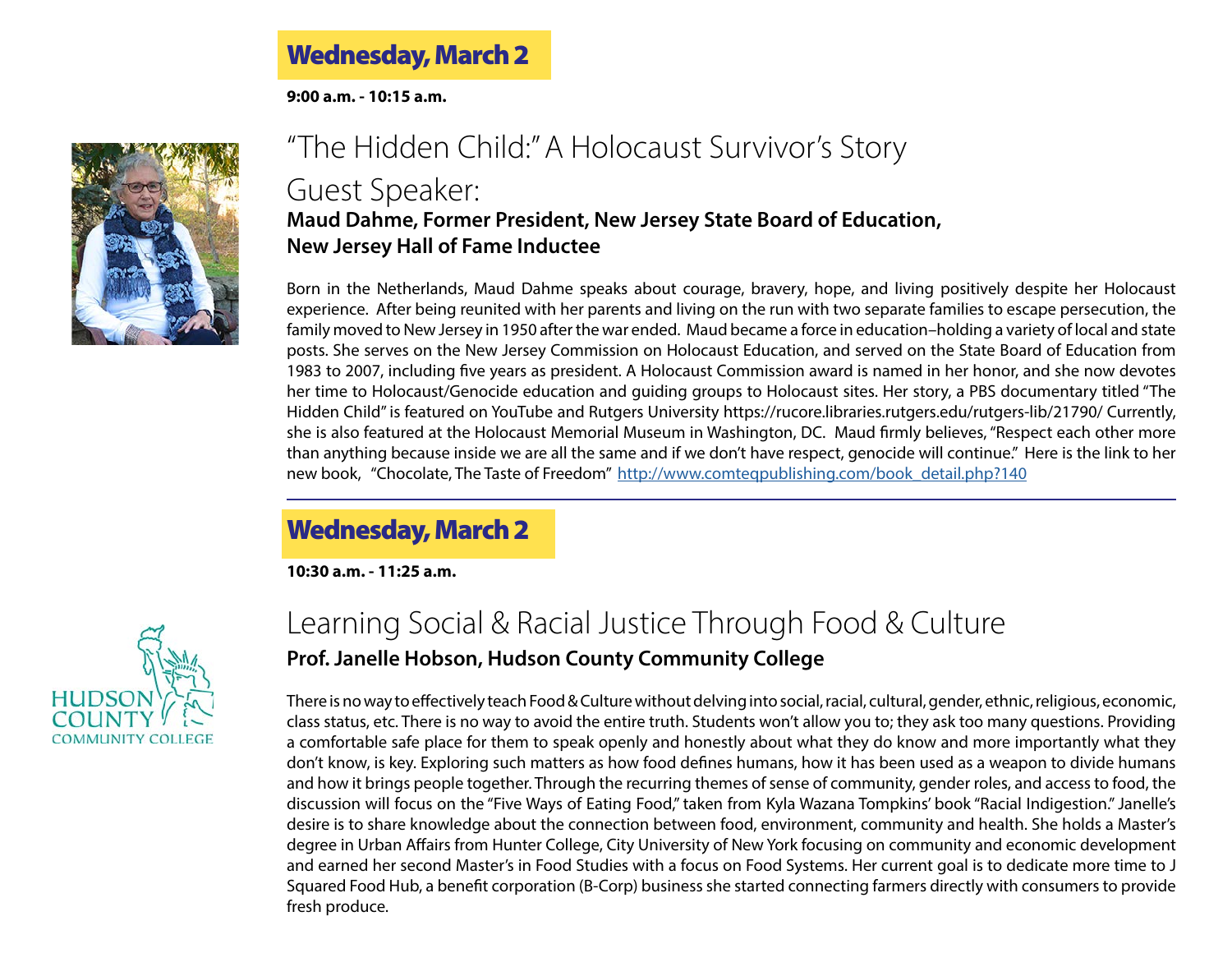### Wednesday, March 2

**11:30 a.m. - 12:25 p.m.**



### Art as an Instrument of Social & Racial Justice **Dr. Andrea Siegel, Coordinator of the Foundation Art Collection, Hudson County Community College**

The Hudson County Community College Foundation Art Collection includes over 1,700 artworks installed in ten of our campus buildings. We have corridors and rooms filled with art devoted to the African American Diaspora, American Politics, Jersey City History, Hispanic American Art, Japanese Prints, art about food, Feminist Art, Black-and-White images, MENA (Middle Eastern/ North African) art, Photography, Portraits, Native American Art, and many other subjects, reflecting back to our extraordinary community in all of its diverse beauty. Social justice is at the center of what we do, seeking to provide for students and the community, access—through art–to the cultural languages of many different ethnic groups and classes. Together, we strive to make a brighter future. This is a talk about how that Art Collection came to be, and how we continue our good project. Take a moment to review Dr. Siegel's TEDx right here: [Andrea Siegel TEDx - YouTube](https://www.youtube.com/watch?v=VO85FriYdgY)

### Wednesday, March 2

**12:40 p.m. - 1:35 p.m.**



### Teaching Asian American History as a Reparative Tool Against Bias and Discrimination **Karen Galli, Instructor, English**

Every child of immigrants in America can thank Wong Kim Ark for his landmark case in the Supreme Court that played a role in the creation of the Fourteenth Amendment, which guarantees U.S. citizenship to every child born in America. This workshop discusses how you can incorporate Asian American history into your course as a tool against bias and discrimination. From the Yellow Peril to the ruse of the Model Minority Myth, we will talk about how you can dismantle xenophobia and the omitted narratives about the building of America. We will discuss Asian American history and ways to incorporate it into our courses. Attendees will design a lesson for teaching against anti-Asian discrimination.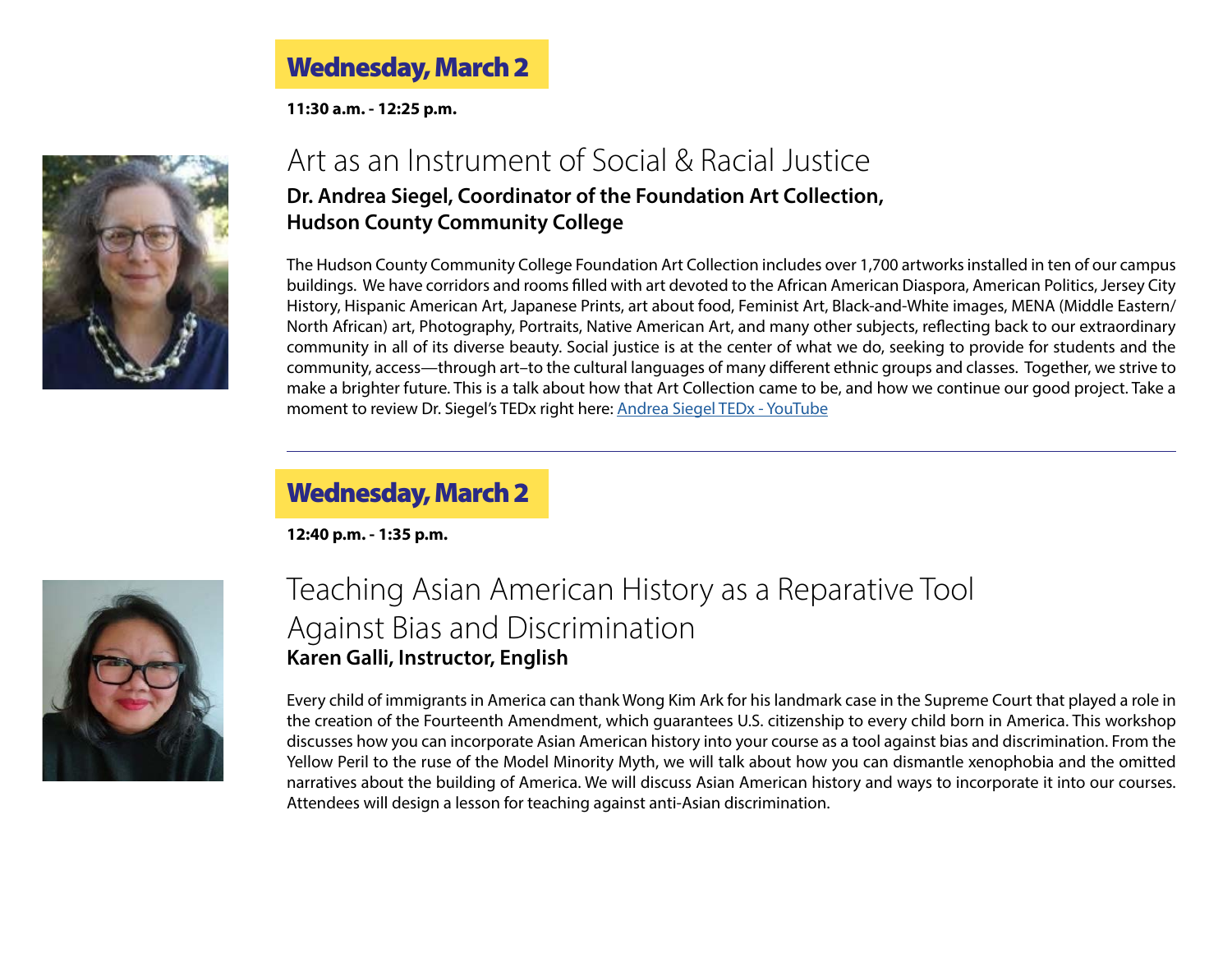Wednesday, March 2

**1:45 p.m. – 3:15 p.m.**



### How to Be an Anti-Racist **Helen Archontou, MSW, LSW, CEO YWCA Northern New Jersey, Montclair State University**

We want to help students and faculty understand and confront racism, as well as provide tools on how to share and dismantle privilege. Even when people understand the systemic and institutionalized nature of racism, they may not always have the language and tools to navigate issues of race and inclusion in their daily personal, educational, and professional lives. YWCA Northern New Jersey's workshop will engage participants on how to become an anti-racist activists. We will explain the importance of aligning with like-minded people AND unlikely allies to create real social change. Our workshop will share successful strategies to help ensure that attendees' time, passion, and purpose are directed productively and inclusively.

### Wednesday, March 2

**3:20 p.m. - 4:15p.m.**



### Pipelines for Teacher Education Candidates **Melissa Krieger, Bergen Community College**

There is value in creating pipelines for community college students, easing their transition to four-year institutions. Seamless transfer programs provide a supportive framework which may increase the transfer and graduation rates of Black and Latino students, along with first generation college students, those learning English as a second language, and other students from underrepresented populations. In recognition that community colleges offer open access to a college education to marginalized populations, educational disparities for these groups can be bridged with formal transfer programs. Programs that guide students' transfer journey is valuable, regardless of the program of their interest or long-term goals; especially for students from populations who historically have inequitable opportunities.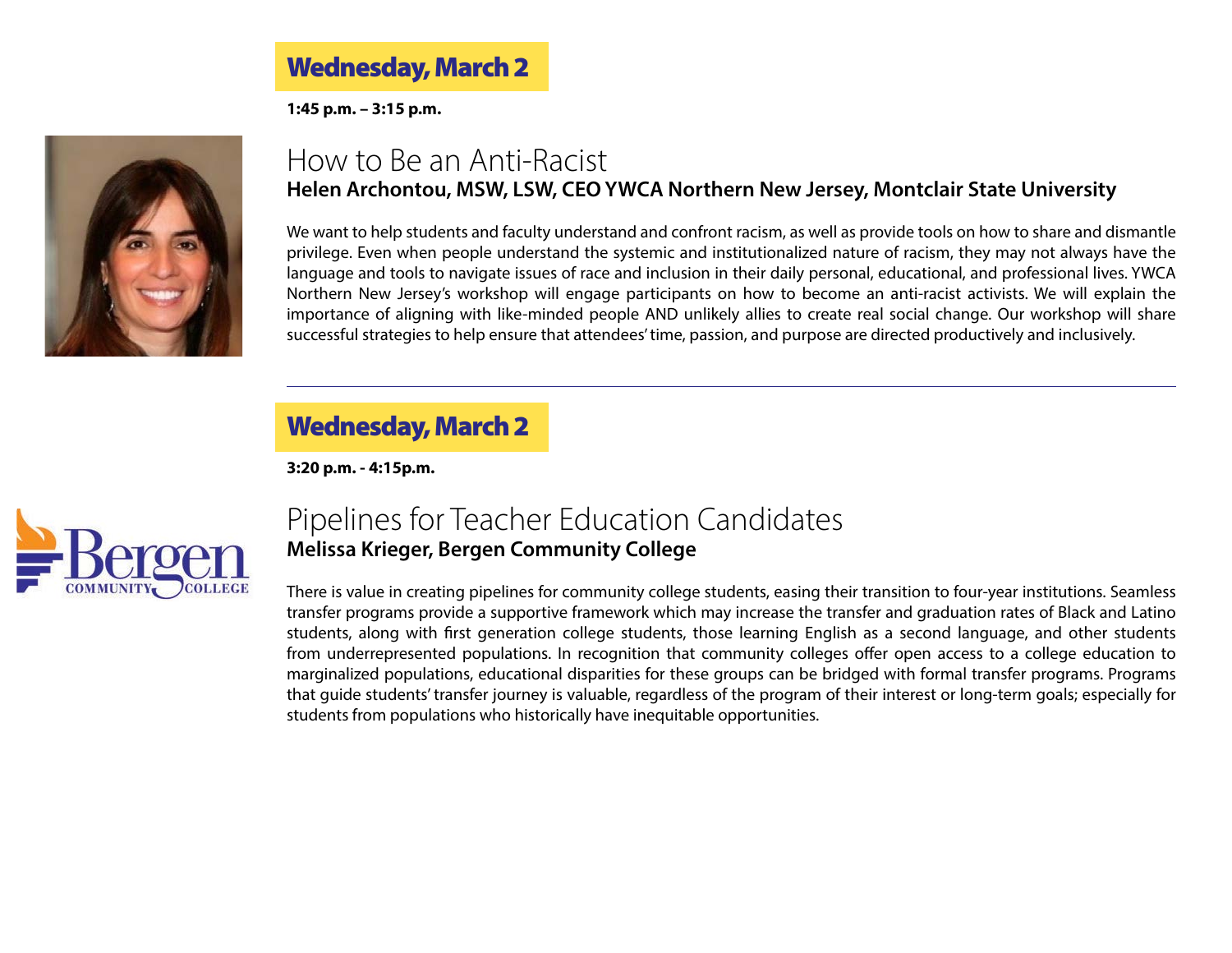### Thursday, March 3

**9:00 a.m. – 9:55 a.m.**



### The Trustee's Role **Trustee Bakari G. Lee, Esq. Hudson County Community College**

The Board of Trustees' function at colleges and universities is to serve in a governance capacity of the institution with senior administrators to advance the college's mission. This panel of current and former trustees will explore the contemporary challenges, obstacles, and opportunities that are relevant in today's colleges and universities related to social and racial justice in higher education.

### Thursday, March 3

**10:00 a.m. - 10:55 a.m.**



## A Community College's DEI Enrichment Program Model for Transformative Change **Veronica Gerosimo, Amaalah Ogburn, Diana Galvez, Ja'Via Hall, and Natalia Vazquez-Bodkin,**

### **Hudson County Community College**

The Diversity, Equity, and Inclusion Student Passport Program (DEISPP) was launched for students to respond to the emotional impact of COVID-19 and the many forms of social unrest that served to promote HCCC's mission toward safety, acceptance, and support. This 8-week homegrown program offers students the opportunity to become diversity, equity, and inclusion (DEI) leaders among their peers and within the community. The program's purpose is to guide students through difficult and intensive topics and discussions to build cultural competence and allow deep introspection, reflection, and growth. Participants in this workshop will learn about the framework of the program, the lessons learned through the first two cohorts, and program outcomes. All participants will learn how the program can be replicated at different institutions to serve diverse student populations, walking away with a guided action plan.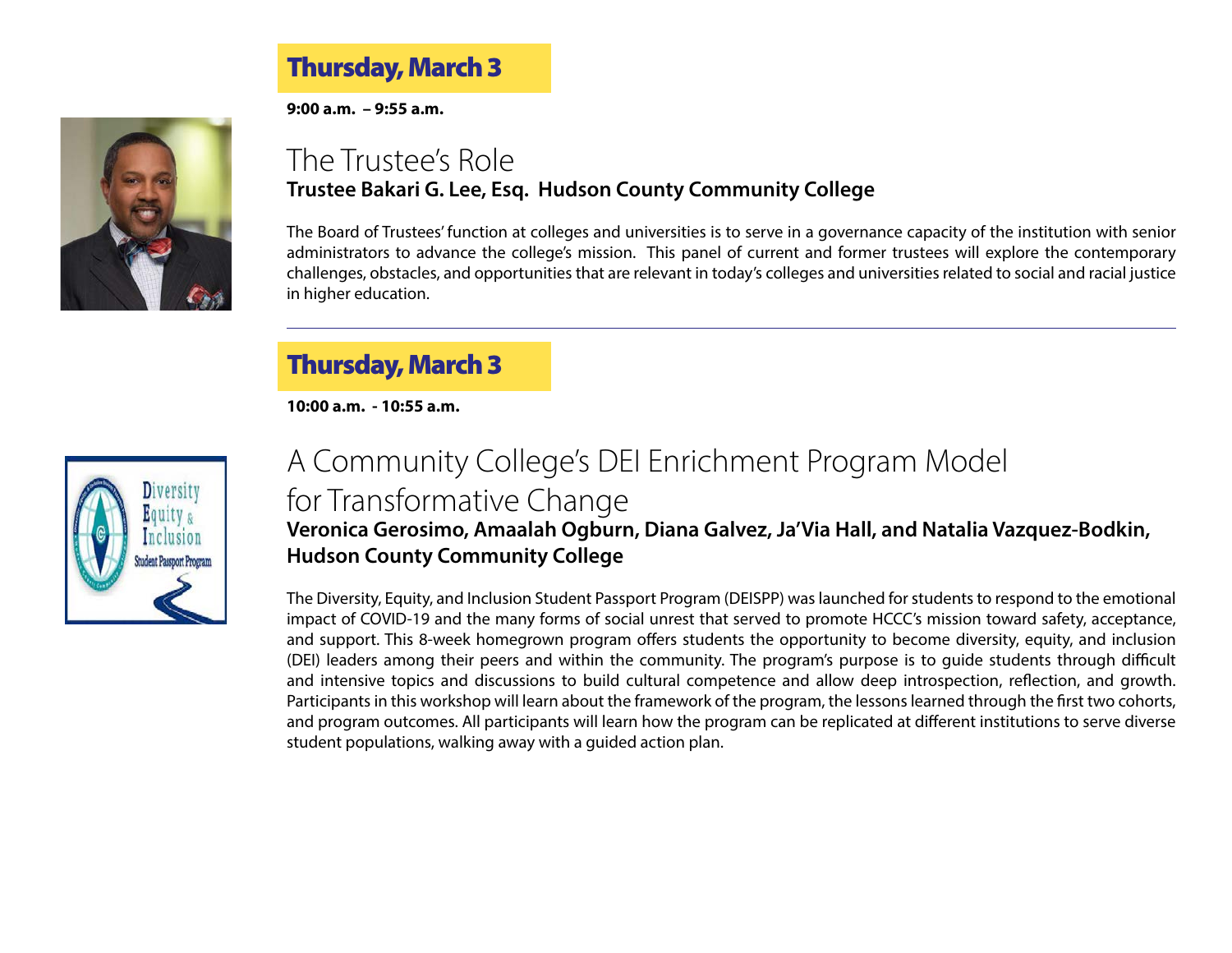Thursday, March 3 j

**11:00 a.m. - 11:55 a.m.**





Appreciation of Inclusive Teaching for Equitable Learning: The Association of College and University Educators (ACUE) Course Model **Raffi Manjikian, Jose Lowe, Tejal Parekh, Hudson County Community College**

This session will demonstrate how DEI appears in the classroom, as well as demonstrate how vital the role of DEI is in academic programming, scholarship, and funding. The ACUE course inspires participants to think about these topics through reflection and dialogue to consider how they can be incorporated in the scholastic community. The ACUE micro-credential course, "Inclusive Teaching for Equitable Learning" will be the focus of this session which includes the five components: Managing the Impact of Biases, Reducing Microaggressions in Learning Environments, Addressing Imposter Syndrome and Stereotype Threat, Creating Inclusive Learning Environments, and Designing Equity Centered Courses. Additionally, the Educational Opportunity Fund (EOF) Program will be discussed and how it successfully incorporates a diverse, equitable, and inclusive environment for its scholars.

#### Thursday, March 3

**12:00 p.m. - 12:55 p.m.**



### Strategies for Recruiting and Retaining Employees of African Ancestry in Higher Education **James Harris, Dr. Ngari Ngunjiri, Dr. Christiane Warren, New Jersey Association of Black Educators**

This session will examine the current profile of employees of African ancestry in New Jersey colleges and universities, the barriers to employment on campuses, and methods for effectively recruiting and retaining these employees. Discussion will focus on who is responsible for supporting these newly employed employees at colleges and universities. Included will be true stories of personal experiences of people in this demographic in their search for just and equitable treatment in New Jersey.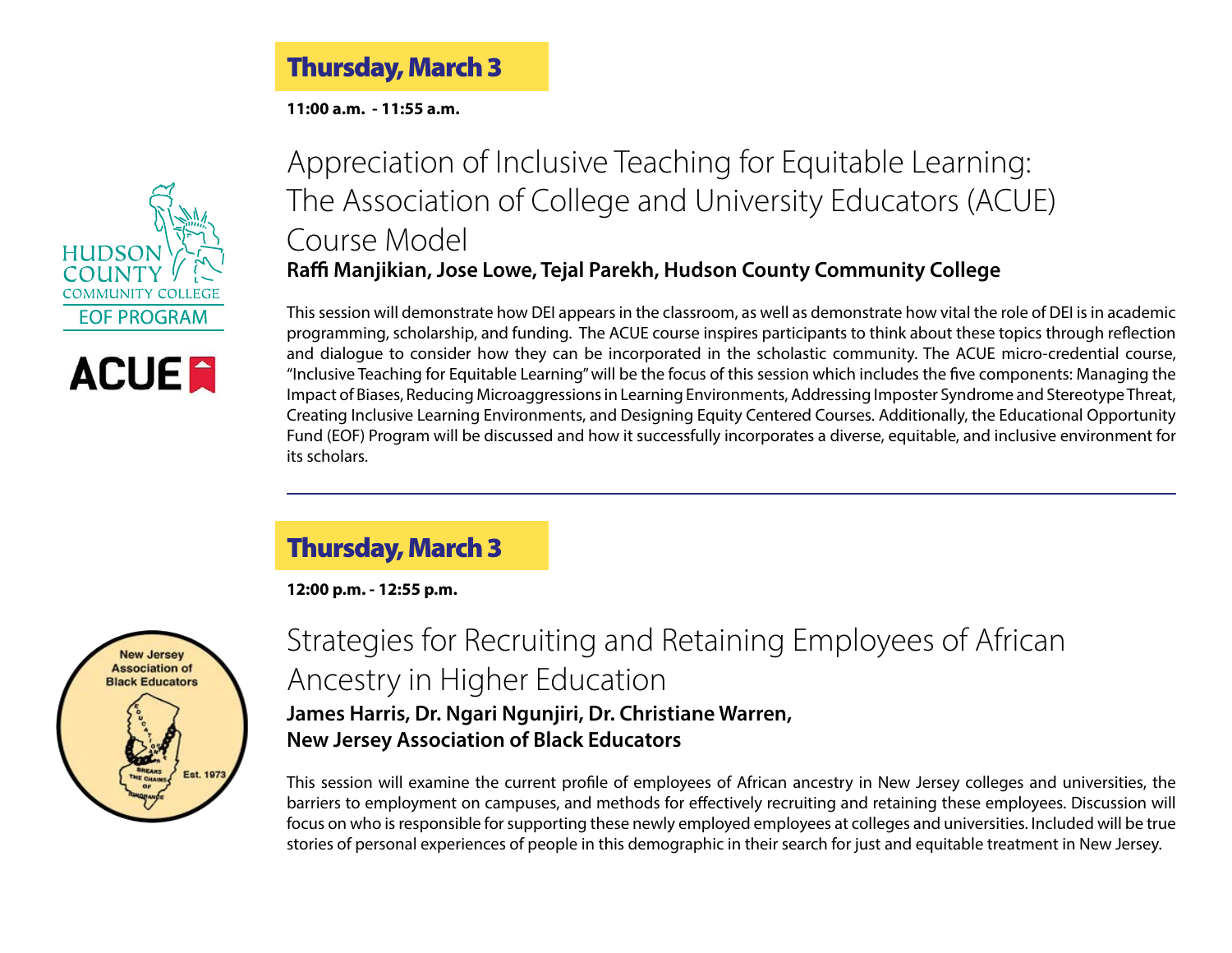#### Thursday, March 3 j

**1:00 p.m. – 1:55 p.m.**



### Where Is the Black Woman in Community College Executive Roles? **Lilisa Williams, Director of Faculty and Staff Development**

You may be startled to learn that only 8% of community college senior executive roles are filled by African American women while nearly 34% of that same population are employed at institutions of higher education. This presentation will discuss how using a mentoring and coaching framework can be leveraged to expand opportunities for African American women to help them gain equity in key leadership roles. This is an important conversation for people interested in creating social justice opportunities for the marginalized in higher education careers.

Lilisa is the Director of Faculty and Staff Development in the Human Resources Department at Hudson County Community College. She oversees the planning, organizing, managing, facilitating, and evaluation of an array of professional development training for faculty and staff.

### Thursday, March 3

**2:00 p.m. - 2:55 p.m.**



# Asian Activism in New Jersey in Light of Anti-Asian Hate Crimes

**Mary Chao,<https://www.northjersey.com/staff/2684083001/mary-chao/>**

It has been a tumultuous time for Asian Americans. More than 10,000 incidents of hate have been recorded since the pandemic began in March of 2020, according to the non-profit Stop AAPI Hate. Here in New Jersey, where Asian Americans represent 11 percent of the population, a grassroots movement started in March of 2021, marking the first Asian American civil rights movement in the state and the country. Mary Chao, reporter and columnist at *The Record*, NorthJersey.com, and *USA Today Network*, has been covering the movement since the beginning. She will share her experiences as an immigrant Asian journalist on the ground. Find out how a racial slur against a student started a Montclair mom's movement, how the community is reacting to the recent spate of hate crimes, and how the recently passed Asian-American/Pacific Islander curriculum bill in New Jersey will be implemented.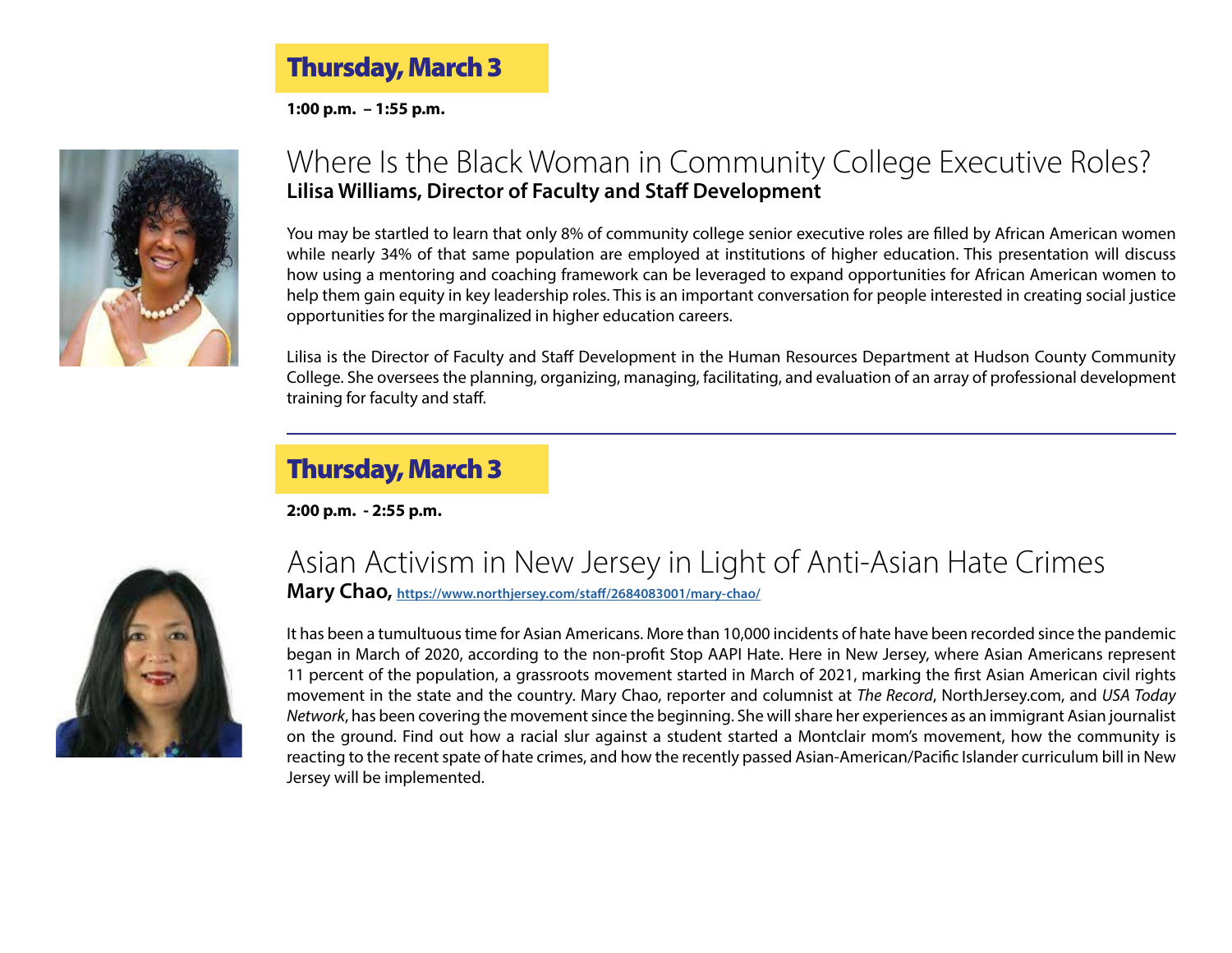### Thursday, March 3

**3:00 p.m. - 3:55 p.m.**



### What Does Justice Look Like in Domestic Violence Interventions? **Paul Bellan-Boyer, Director, Jersey City Department of Health and Human Services**

People often think of justice as a price to be paid for violating the social order expressed in laws. Justice is also thought of as correctional – how to fix the wrongdoer. Or reparative – how do you repair what was damaged or broken? Each of these ideas can be used in punitive or restorative ways.

Paul Bellan- Boyer is Director of the Division of Injury Prevention for the Jersey City Department of Helth & Human Services, where he founded the Healthier JC Peaceful Families program to serve men and women identified as having used abusive behavior.

### Friday, March 4

**9:00 a.m. – 9:50 a.m.**



### Data, Social Justice, & Higher Education

#### **John Scanlon, Executive Director of Institutional Research, Hudson County Community College**

This workshop will address the topic of social justice and higher education through the lens of data. Participants will engage with questions such as…

- What role does data play in both advancing and obstructing social justice in higher education?
- What do demographic, socio-economic, and student outcome data tell us about social justice at our institutions?
- What are some data resources and strategies for using data in social justice work?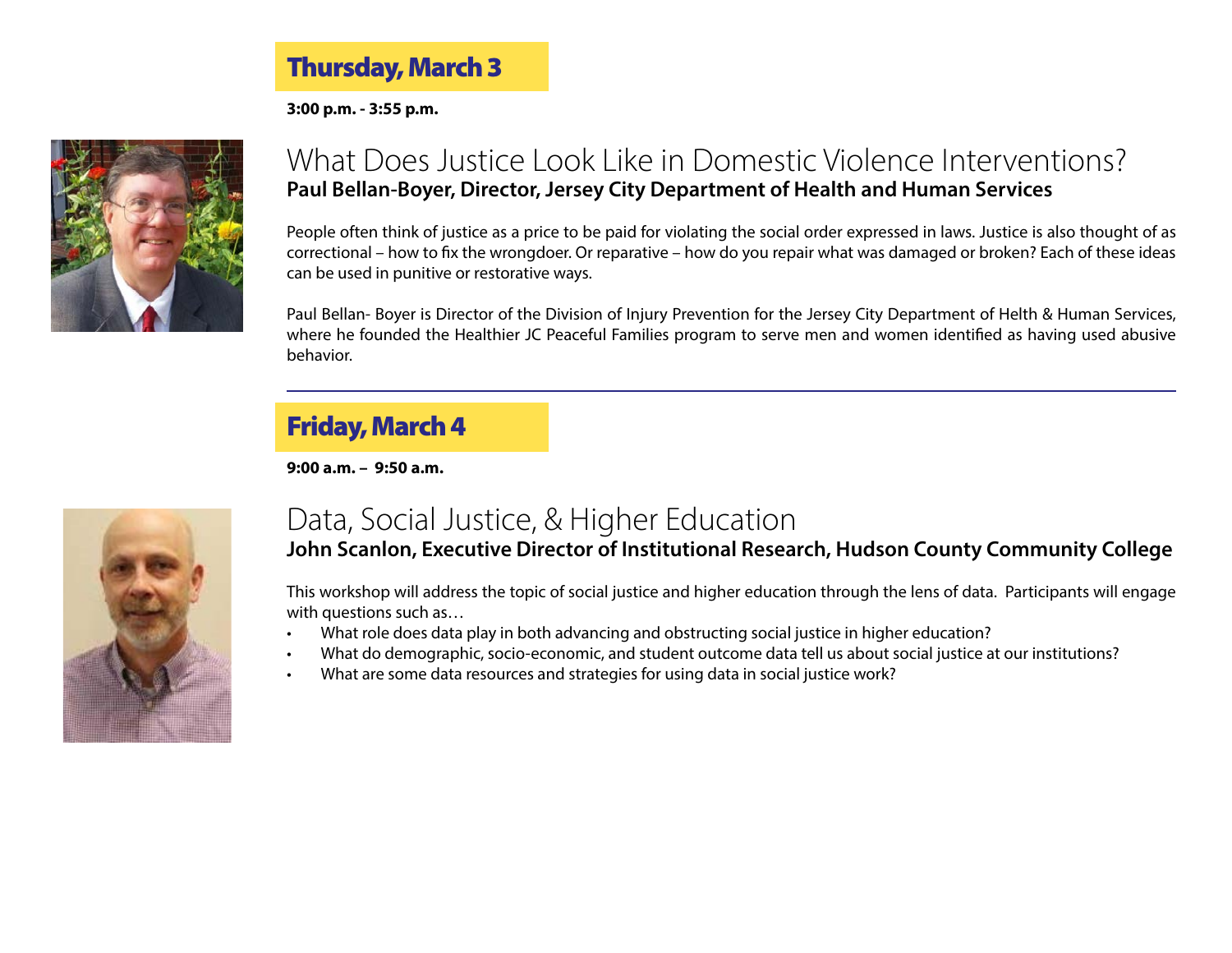Friday, March 4

**10:00 a.m. – 10:50 a.m.**



### Beyond Retribution of Restorative Justice and Indigenous Cultures **Rev. Lisa Bellan-Boyer, Interfaith Minister, Adjunct, Hudson County Community College**

Many indigenous cultures developed methods of transforming conflicts and restoring balance and harmony, because maintaining a functioning, healthy community is essential for survival. We continue to see that cycles of violent retribution and vendetta do not achieve "balance," but only escalate dis-order. We will explore the hopeful possibilities offered by restorative justice models developed in diverse traditional societies; opening broader conversations about this work in many cultures with a focus on the Akwesasne Mohawk Nation. The healing power of these traditional ways of addressing disputes and misdeeds is attracting wide interest. They present helpful springboards to approach community conflicts in our own context, transforming them, rather than temporarily "resolving" them, only to watch them resurface later. She teaches and shares what she has been taught by indigenous elders, including Chief Jake Swamp, Chief Oren Lyons, and Grandmother Twyla Nitsch (respectively: leaders of the Mohawk, Onondaga, and Seneca Nations, tribes of the Iroquois Six Nations Haudenosaunee).

### Friday, March 4

**11:00 a.m. – 11:50 a.m.**



### Teacher Preparation Plan for Teaching an Inclusive Curriculum **Tom Puryear, James Harris, NAACP New Jersey State Conference**

This session will explore specific recommendations that New Jersey institutions of higher education should enact in order to more effectively prepare educators to be culturally proficient within New Jersey's classrooms. Issues that will be discussed include:

- Reviewing the existing entry and exit teacher education requirements currently required to obtain teacher certification in New Jersey
- The review of existing best practices that prepares educators to teach an inclusive curriculum;
- How colleges/universities must enact foundational literacy skills activities in order to develop and improve the delivery of literacy skills, improve the reading proficiency of students and address dyslexia concerns.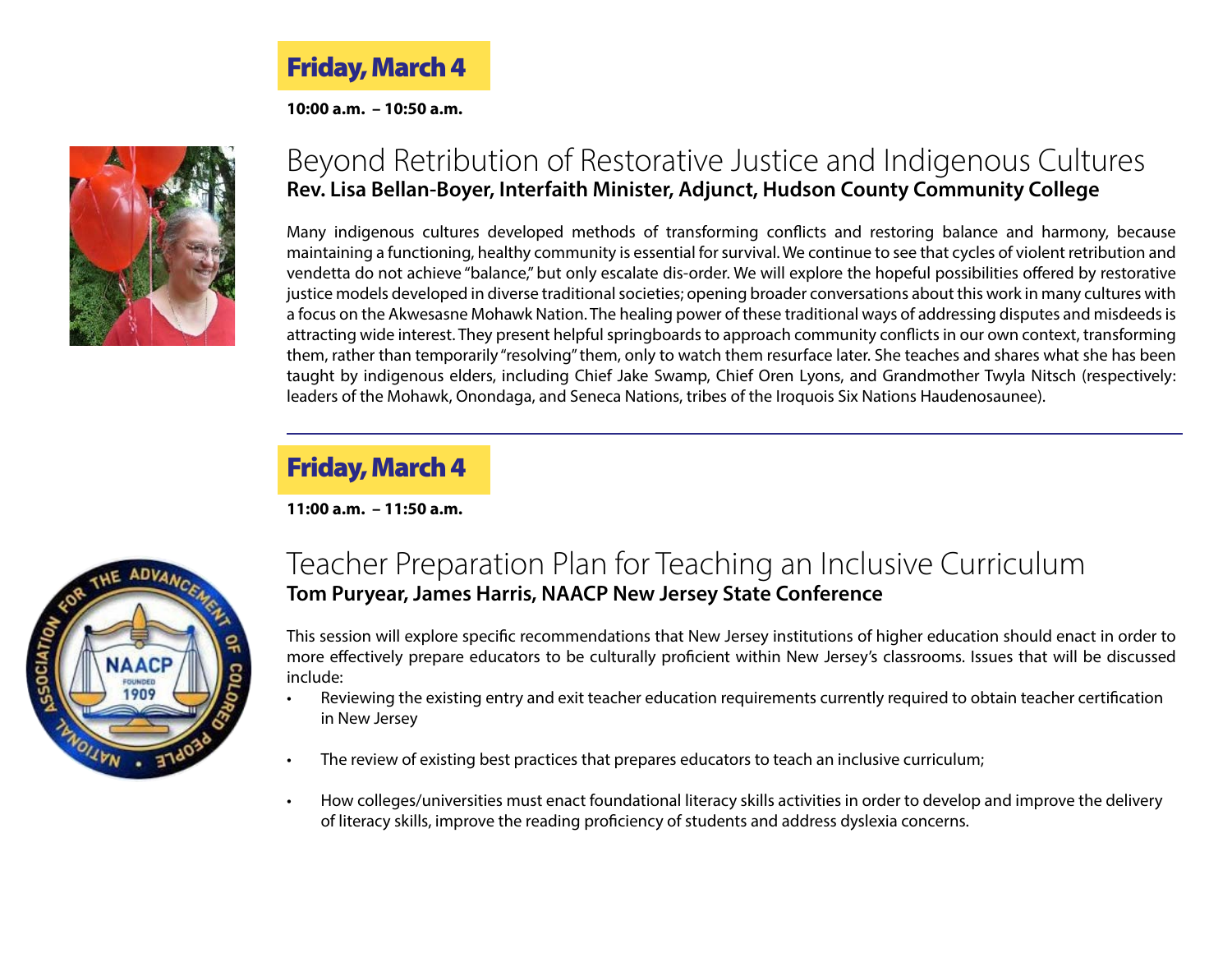Friday, March 4

**12:00 p.m. – 12:50 p.m.**



### Social Justice on Campus: The President's Role **Dr. Paula Roberson, Director, Center, for Teaching, Learning, and Innovation Hudson County Community College**

As part of their commitment to mitigate social and racial justice concerns on campus, college presidents sit for a genuine dialogue to reflect on their role, highlight their social justice work, and address challenges that impact their campuses.

### Friday, March 4

**12:55 p.m. - 1:40 p.m.**



Student Voices: Current Students Share What They Heard and Learned and Speak of the Future New Jersey Community College Students **Veronica Gerosimo, Assistant Dean of Student Life & Leadership, Hudson County Community College Kyle Woolley, Associate Director, Honors Program, Hudson County Community College**

The temperature on college campuses can be measured by student activism on campus. In this session, our students will discuss their reflections on what they learned from the various sessions that they attended at the symposium. Students will also offer their thoughts and insights of the future regarding teaching and learning on social and racial justice issues, and related matters that are important to their lives.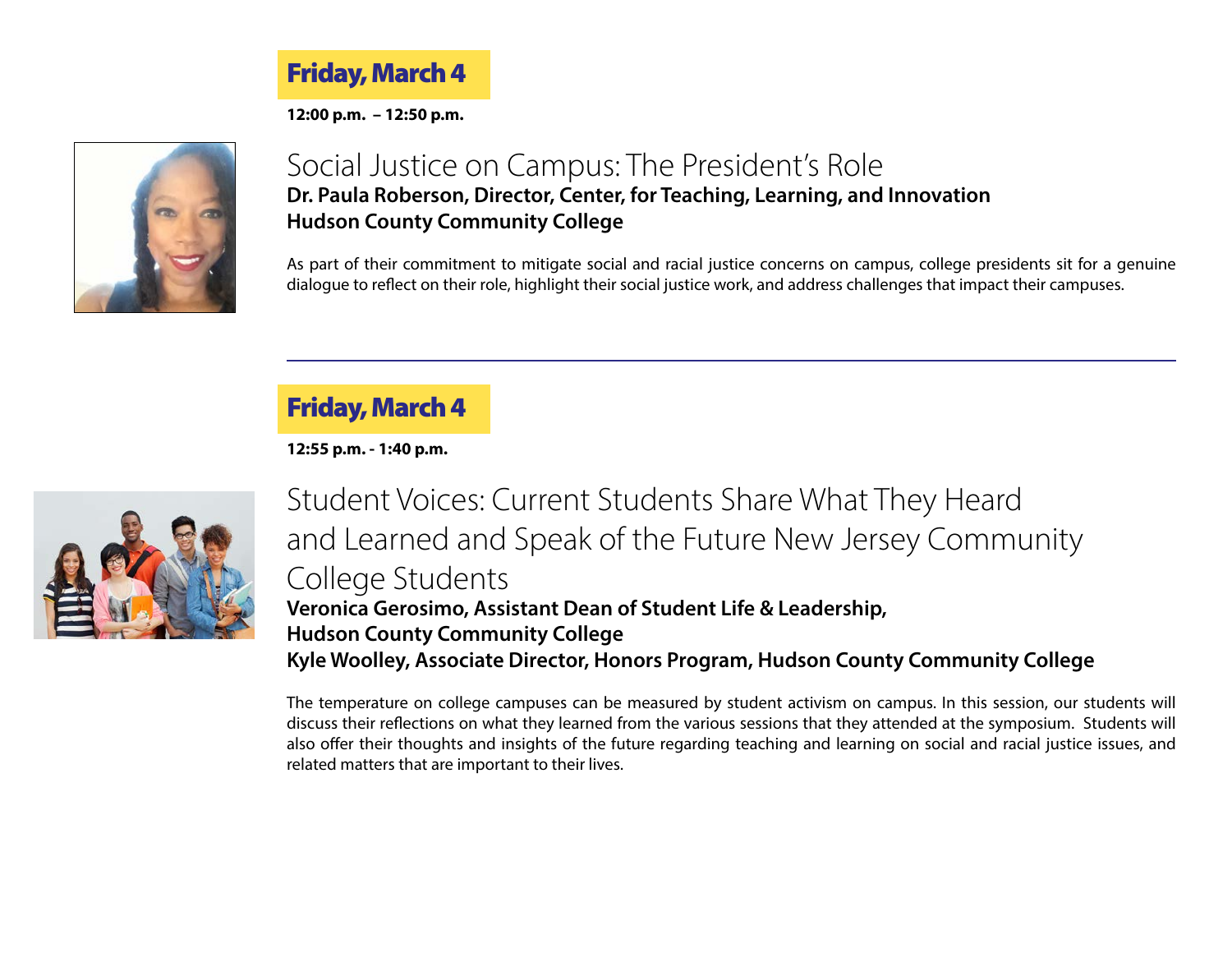#### Friday, March 4 L

**1:45 p.m. - 2:30 p.m.**



### Writing Centers as Agents of Change for Student-Athletes: An Actionable Planning Session **Maureen Murphy-Smolka, Olivia Maikitch, Phillip Andujar, Sussex County Community College**

To make good on their mission of equity and inclusion, community colleges need to provide students with the tools to persist through the rigors of college and graduate. Student-athletes serve their institutions by providing revenue and diversity, especially for predominantly white community colleges. Therefore, community colleges need to address the academic and social needs of their student-athletes. Writing Centers are supportive environments that can address inequities in education, especially among student-athletes. Building writing skills can lead to increased confidence and an increased sense of agency in academics, particularly because it equips students with the ability to effectively communicate their ideas and intentions. At a predominately white school, the confidence and agency that these students develop can be considered a lifeline in a potentially unwelcoming, unfamiliar environment. Therefore, we would like to engage the Symposium participants to map out a plan to address the academic and social needs of student-athletes as well as students of color while mitigating the racial trauma that may exist for these students in a predominantly white institution.

## Friday, March 4

**2:30 p.m. - 2:45 p.m.**



## Bold Actions of Radical Inclusion: Accelerating Equity in Academia and Beyond Guest Speaker:

#### **Carmella Glover, President, Diversity Action Alliance, Director of DEI, Arthur W. Page Society First Black President-Elect, Public Relations Society of America, NY Chapter**

In her address, Carmella will commission the audience to leverage their unique power and position to drive meaningful impact within their organizations and communities. With inspirational examples, she will share why each of us has an obligation to be a catalyst in offsetting the slow progress that has characterized the last few decades.

Carmella E. Glover is President of the Diversity Action Alliance (<https://www.diversityactionalliance.org/our-leaders>.)The DAA is a cross-industry coalition led by communications trade organizations with a mission of accelerating progress of meaningful and tangible achievement in DE&I the field for people of color. She is also the Director of DE &I at Page. In her Page role, she provides strategic direction for member and staff DE&I initiatives, oversees the operations, programs, and strategic plan. Notably, Carmella is the first Black President-Elect at the Public Relations Society of America, New York Chapter; the nation's leading professional organization serving the communications community.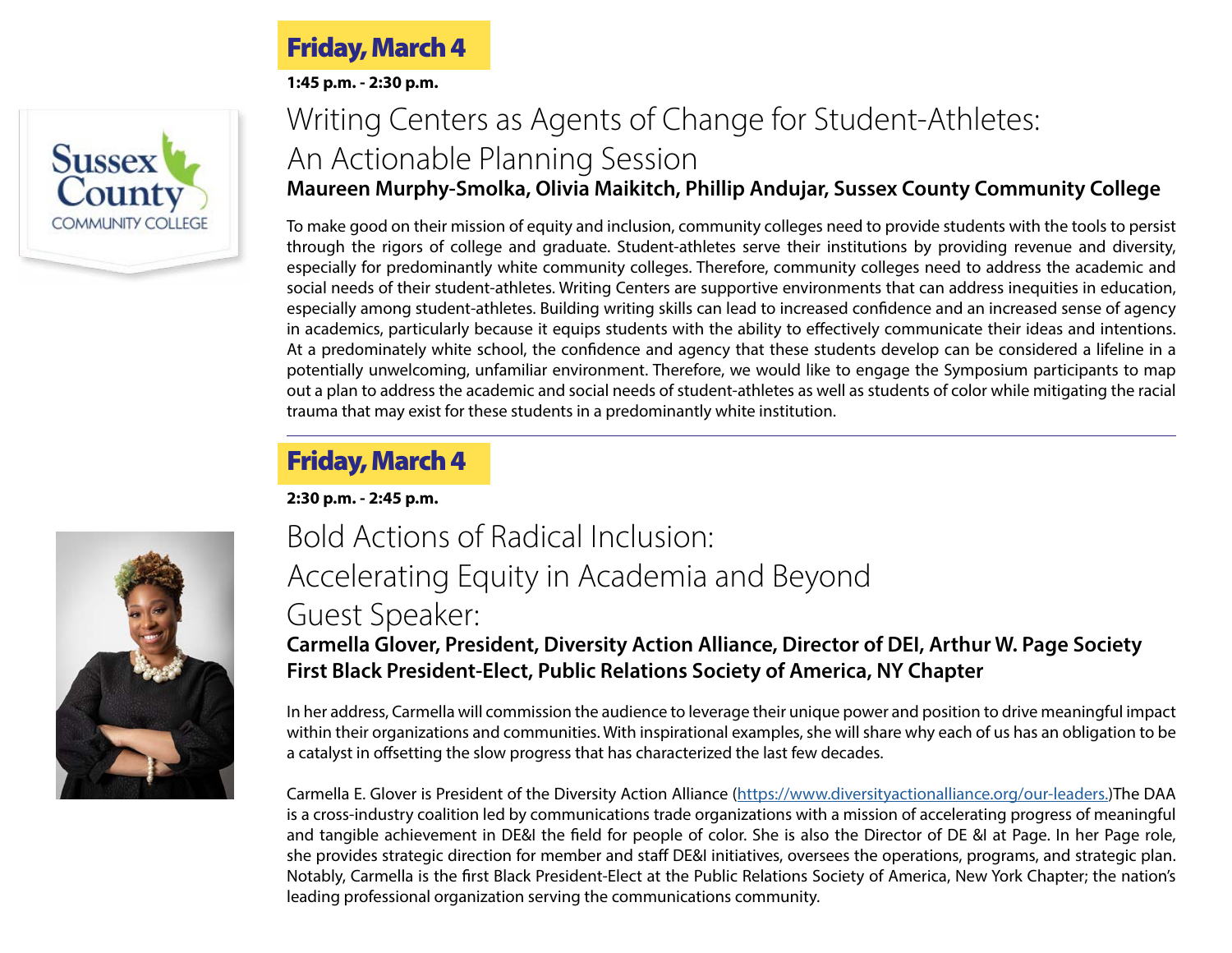

# CLOSING PROGRAM

| Poem                           | Natalie Akel, Student Poet Laureate                                                    |  |
|--------------------------------|----------------------------------------------------------------------------------------|--|
| <b>Faculty Response</b>        | Dr. Jerry Lamb, Associate Professor Criminal Justice                                   |  |
| <b>Introduction of Speaker</b> | Janelle Hobson, Adjunct Instructor, Business, Culinary Arts and Hospitality Management |  |
| <b>Closing Address</b>         | Carmella Glover, President Diversity Action Alliance                                   |  |
| <b>Remarks</b>                 | Dr. Paula Roberson – Director, Center, for Teaching, Learning, and Innovation          |  |

The Center for Teaching, Learning, and Innovation is very grateful for each facilitator, participant, officer, administrator and colleague who contributed their time and talent to our Teaching and Learning Symposium on Social Justice in Higher Education. A special thank you is extended to Dr. Aaron Fichtner, HCCC President Dr. Christopher Reber, and our internal and external partners and friends. Thank you all for making this important symposium possible. See you next year!



**Development Event Specialist**

#### *Thank you!*

**Dr. Paula Roberson** has over 33 years of K-16 educational experience which includes service as a K-12 Language Arts Coordinator and Teacher, Assessment Coordinator and Senior Adjunct of Social Sciences at Atlantic Cape Community College, and as the Executive Assistant to the President at the University of Maryland Eastern Shore. Dr. Roberson also has administrative leadership background as a Principal, Alternative School Director, and Interim Charter School Chief School Administrator in the K-12 educational system. Currently, she is the Founding Director of the Center for Teaching, Learning, and Innovation at Hudson County Community College. Dr. Roberson is honored at her recent two-year appointment to serve on the EDUCAUSE 2022 ELI Annual Meeting Program Committee, and the NJEA Consortium for Representative **Professional Curriculum Design Team.**